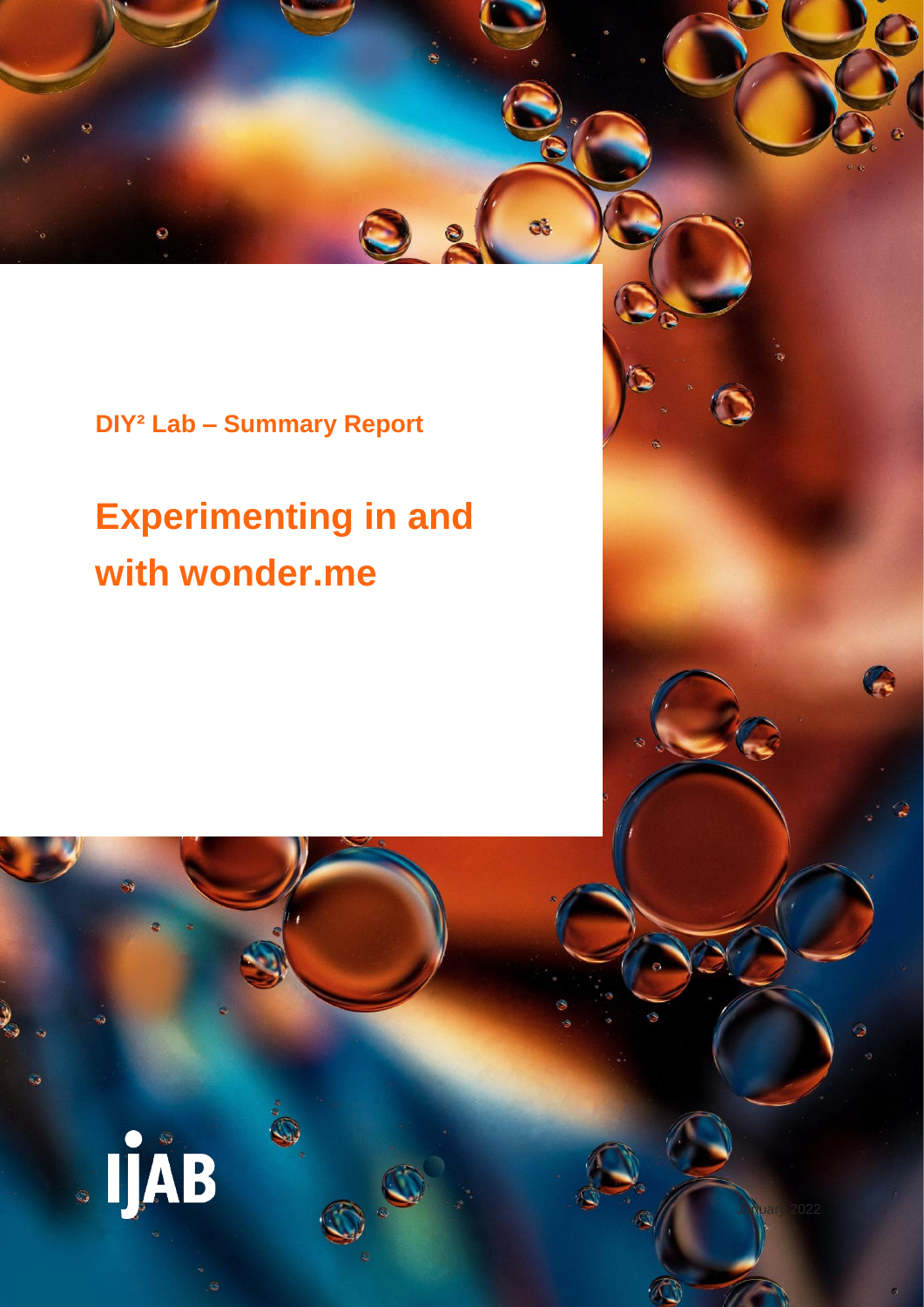On 11 March 2021, IJAB launched its new project DIY² Lab: Do-it-Yourself in Digital International Youth Work for experts, project managers and team leaders who want to explore the possibilities afforded by digital international youth work. The DIY<sup>2</sup> Labs are an opportunity for experts and team leaders to try out digital tools and methods and discuss practical as well as more fundamental issues associated with digital international youth work in the group. The events were all held on [Zoom.](https://zoom.us/de-de/meetings.html)

On 25 March 2021, participants met to try out the interactive platform Wonder [\(www.wonder.me\)](http://www.wonder.me/). The event began on Zoom, with the entire group then moving to Wonder. They used a variety of methods to learn about its functions and the system overall, to play around with the tool, and to discuss the benefits and limitations of Wonder.

### **DIY² Lab**

From January 2022, further DIY² Labs will take place monthly, one month in English, the next in German.

10 January 2022 (English) 10 February 2022 (German) 20 March 2022 (English) 7 April 2022 (German)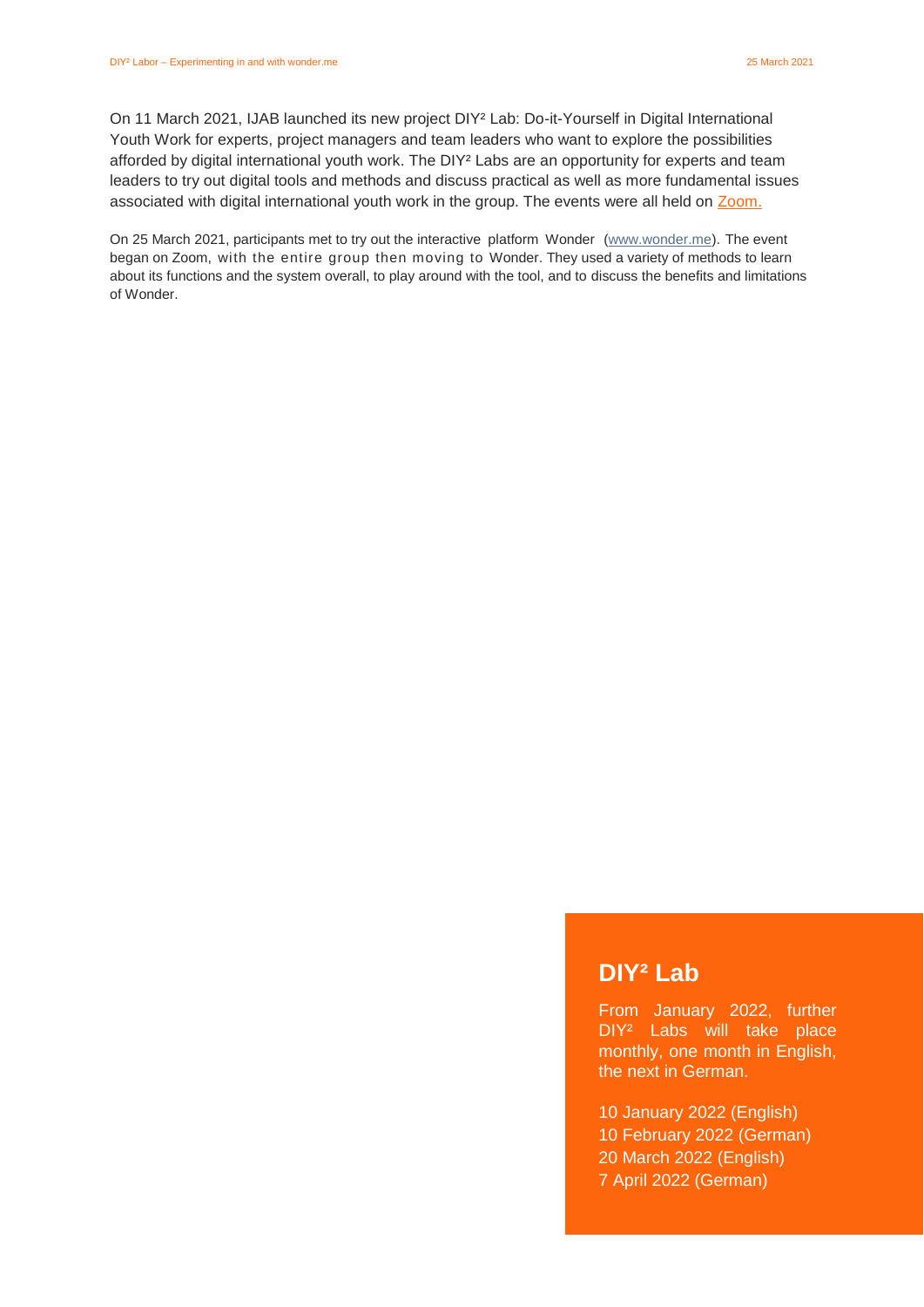### What is wonder me?

Wonder is a communication tool that provides a two-dimensional space (visually, too) in which people, or rather their avatars, can move towards each other to form a virtual/visual group known as a Circle. It offers a video and audio function, and each Circle has its own chat. The two-dimensional nature of the platform means participants can see where the others are and can join a Circle by moving their avatar to that Circle. As soon as a participant has joined a Circle, their video and audio functions are activated. Each Circle can accommodate up to 15 avatars. They can also be switched to private at any time, after which no additional avatars can join. Participants can leave one Circle and join another one at any time.

Inside an event space, the hosts can set up theme-specific visual rooms, such as a café for the breaks or a range of BarCamp sessions. Using Wonder's broadcasting function, individual participants (here: hosts) can talk to all other participants via video and audio. During the broadcast, all Circles are halted automatically, so all participants only see and hear the broadcasting persons (up to six at a time). This way, presentations or panel discussions can be moderated. Wonder also has a screensharing function.

The link to the event room is valid for everyone. If you would like to take a look at the room, please click here: https://www.wonder.me/r?id=2c286851-9167-44fc-b42e-76ef394f8f07 (image: Ulrike Werner). To test all functions, it is advised to create your own Wonder room so you have your own host password. Test the room with another person or even in a group so you can activate the Circle function.



**Source: Ulrike Werner**

### **Programme**

#### **Check-in activity on Zoom**

The facilitators ask the participants to take a moment to look at the other participants' thumbnails (camera images). They are then asked to select two other participants to whom they send a friendly message via private chat, such as "You have a cool background!" or "Nice to see you here!". The check-in exercise is a good way for participants to get an impression of the overall group and say hi to each other before they move to the yet unfamiliar Wonder platform, where they will initially be separated.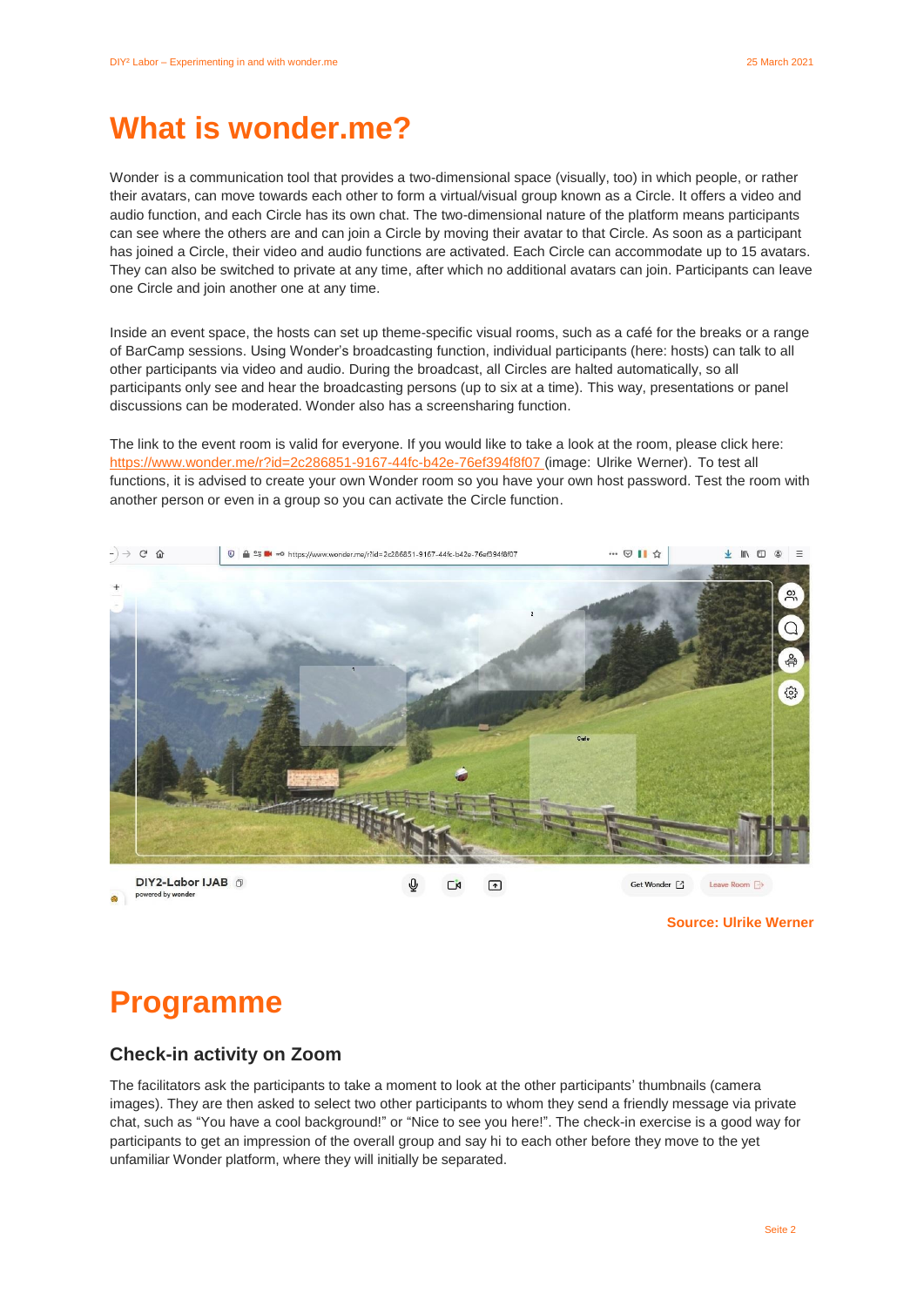#### **What happened in Wonder**

#### **Arrival in Wonder, familiarisation, getting friendly with the functions**

#### **Getting to know the group via a sociogram**

**Aim:** Getting to know each other and becoming familiar with the subject matter; practicing moving around the room

The facilitator activates the broadcasting function and explains that for this method, the room view must be activated so they can see the room and the people in it during the broadcast. The participants position themselves (or rather, their avatars) in the room depending on their answers to the subsequent questions. To prepare, the facilitator explains the structure/labelling of the sociogram, e.g., "very good" at top left and "not so good" at bottom right (or similar).

#### **Questions asked during the DIY<sup>2</sup> Lab:**

(in response to questions b) and c), the participants were asked to line up their avatars along the path shown in the image; a similar image can be chosen and the instruction adapted)

- a) Imagine a map of Germany and position yourselves along the path wherever you are now.
- b) What is your energy level right now? (100-0)
- c) How much experience do you have with Wonder? (a lot none)
- d) Spring is coming! How much gardening have you been doing in recent weeks? (a lot none)

#### **Group speed-dating**

**Aim:** Getting to know each other, chatting, forming Circles and setting them to private

Participants are asked to form Circles of four each, set their Circles to private and chat for three minutes. Via the broadcasting function, each round is concluded after three minutes. Participants then form a new Circle (three rounds in total).

#### **The Ambassador**

Aim: Practicing Wonder's visual room functions, encouraging a positive group dynamic, involving all participants, learning about the background function

The game "The Ambassador", which originates in Language Animation, was played via Zoom in bilingual form at the first DIY<sup>2</sup> Lab event on 11 March 2021. The idea is to "mime" words. For Wonder, the game was adapted for monolingual use and a new background image created (see image below). Participants are asked to move towards one of the coloured dots to form groups of up to five participants. At the centre of the dots is a Circle known as the Source, whose members are the facilitators. To begin the game, each Circle selects a player (the Ambassador) to go to the Source to collect the first word. The Ambassadors then return to their own Circle and mime the word to the other members. The first person in the Circle to guess the word is then made Ambassador and goes to the Source to get the next word. Five words in total have to be guessed (at this event, all words were leisure-related terms). As soon as all words have been guessed, the last person in each Circle approaches the Source and tells the facilitators that they are finished. The fastest (winning) group is announced via the broadcasting function.

It is a challenge for the facilitators to give each Ambassador their next word without the other Ambassadors listening in before it's their turn. It is hence recommended that the Ambassadors come to the Source one by one, and that the word is shared with each of them individually via private chat.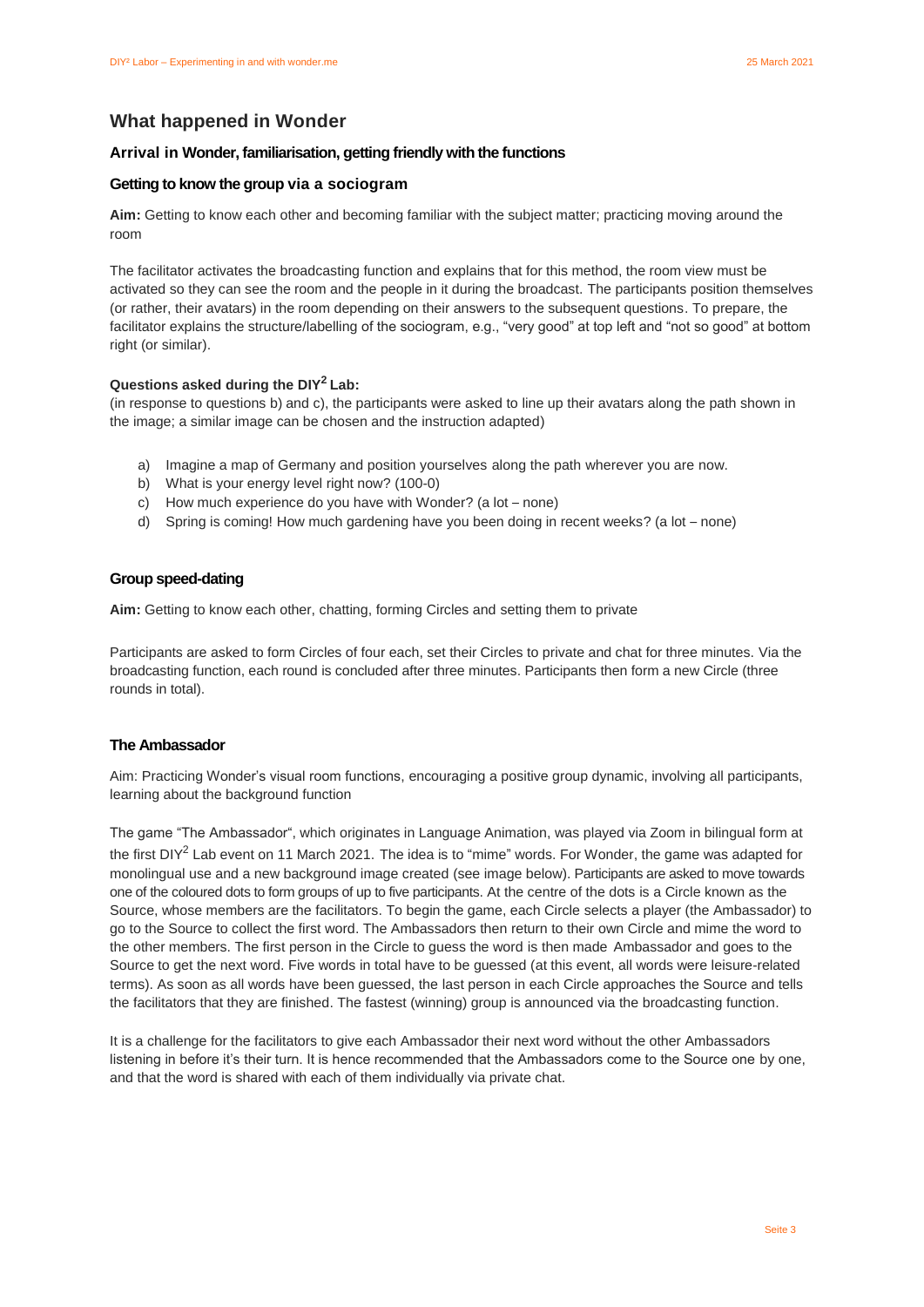

**Background image for "The Ambassador" (Source: Natali Petala-Weber)**

#### **Outcome of the discussion**

#### **Settings, suitable methods**

- Many participants had already used Wonder in informal contexts.
- Wonder is a good option for setting up spaces or areas that offer visual guidance: a café for informal chats, theme-specific "tables" etc.
- This makes Wonder ideal for formats such as World Cafés or online BarCamps. It is also suitable for selfdirected activities with one or several partners.
- Paths or streets can be used to arrange participants in a row, or for conducting polls. Images of one's own city or region can be used to introduce these to the group, where appropriate.
- Wonder is suitable for playing a variety of games such as Chinese Whispers or Bingo.

#### **Limitations of Wonder**

- Some participants experienced problems with the audio or video function. Some had problems from the very beginning; some issues emerged later in the session. It can help to leave the Wonder room and come back in, which reactivates the functions.
- Although Wonder can accommodate up to 1,500 participants, it is evident that the larger the group, the more difficult to navigate a two-dimensional space and to find a Circle. Often the position of the avatars is not accurately calibrated, so that avatars may appear to be close to a Circle but the audio function is still not activated.
- Wonder is currently only available in English.
- Wonder is currently not compatible with mobile devices (tablets, smartphones).
- The limitation on Circle size (15) can be an issue depend on the method being used. A participant was ejected from a Circle of 15 once the 16th person attempted to join it. This suggests that the system still requires some fine-tuning.
- Setting a Circle to private means that if a participant leaves the Circle, they cannot choose to return unless the Circle is reopened.
- The broadcasting function was blocked by some participants' firewalls.
- The broadcasting function allows for the focus to be directed at one or several speakers, making it ideal for lectures, presentations and panel discussions. However, in non-formal settings this may be irritating because all participants' conversations are interrupted while a broadcast is in progress. With the exception of the chat, participants are no longer able to communicate until the broadcast is over.
- During a broadcast, the broadcasting persons are unable to see the facial expressions, body language or verbal reactions of the other participations (unlike they can in Zoom, for instance). Feedback can only be given via chat. The facilitators, too, will find it challenging to interact during a broadcast.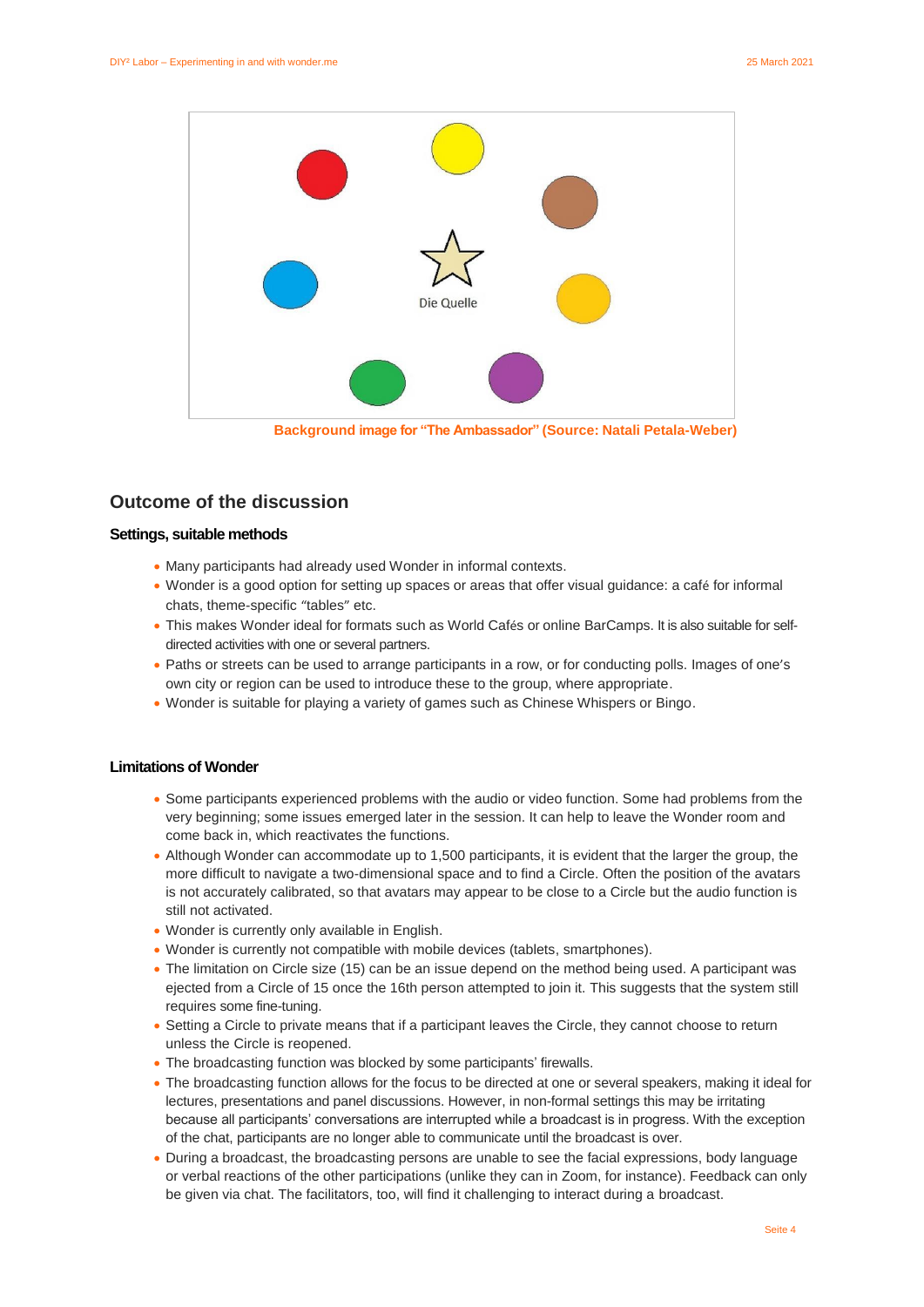- Spaces/areas are marked in white or are transparent, so participants may have trouble recognising them.
- Using Zoom and Wonder at the same time can be problematic if users' devices do not have sufficient computing power. Despite repeated reminders, participants may forget to mute their microphones in Zoom while they are in Wonder, leading to audio feedback in Zoom. In practical terms, participants in a Wonder

Circle may hear voices from people in Zoom who are not in the same Circle. During the  $DIY^2$  Lab event, this problem kept happening even though the facilitators repeatedly muted the microphones of the participants in question.

- Data privacy: Wonder.me's current privacy policy is available here: [www.wonder.me/privacy-policy](http://www.wonder.me/privacy-policy)
- Wonder is developed by Yotribe GmbH, Kommandantenstraße 77, 10117 Berlin, Germany. The type of data processed by Wonder depends on the information that participants provide as they enter a Wonder room. If users do not accept all cookies when they enter, they cannot access the full range of Wonder functions.

## **Digital Tools**

 $\bullet$ 

 $\bullet$ 

Zoom (Videokonferenz-Tool): [https://zoom.us](https://zoom.us/) Typeform (evaluation tool): <https://www.typeform.com/> Wonder (communication platform): [www.wonder.me](http://www.wonder.me/)